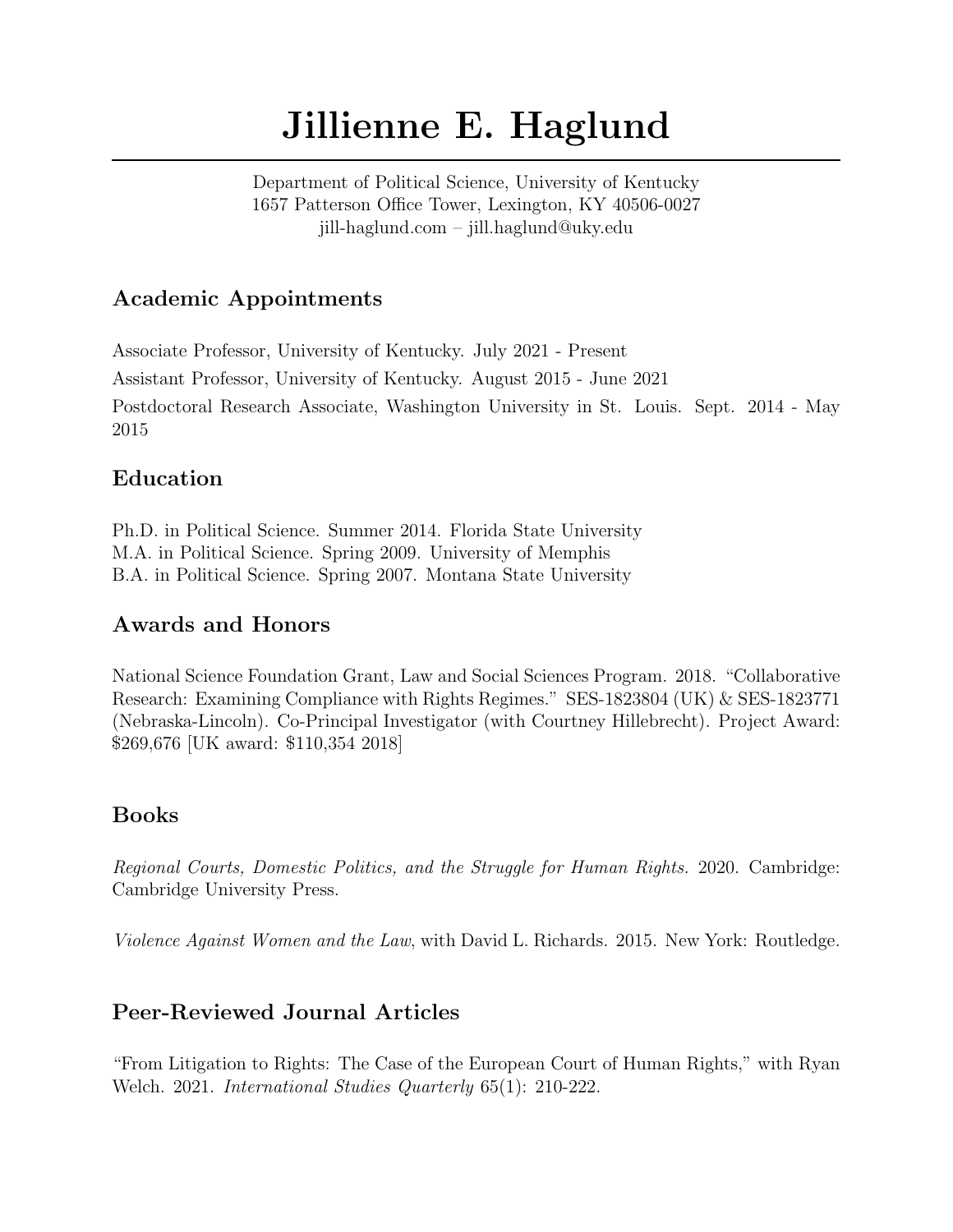"Overlapping Human Rights Institutions: Introducing the Women's Rights Recommendations Digital Database (WR2D2)," with Courtney Hillebrecht. 2020. Journal of Peace Research 57(5): 648-657.

"Domestic Politics and the Effectiveness of Regional Human Rights Courts." 2020. International Interactions 46(4): 551-578.

"International Institutional Design and Human Rights: The Case of the Inter-American Human Rights System." 2019. Conflict Management and Peace Science 36(6): 608-625.

"Enforcement of Sexual Violence Law in Post-Civil Conflict Societies," with David Richards. 2018. Conflict Management and Peace Science 35(3): 280-295.

"Torture Allegations as Events Data: Introducing the Ill-Treatment and Torture (ITT) Specific Allegation Data," with Courtenay R. Conrad and Will H. Moore. 2014. Journal of Peace Research 51(3): 429-438.

"Disaggregating Torture Allegations: Introducing the Ill-Treatment and Torture (ITT) Country-Year Data," with Courtenay R. Conrad and Will H. Moore. 2013. *International Studies* Perspectives 14(2): 199-220.

#### Book Chapters

"Exploring the Consequences of the Normative Gap in Legal Protections Addressing Violence Against Women," with David Richards. 2018. In The Legal Protection of Women from Violence: Normative Gaps in International Law, eds. Rashida Manjoo and Jackie Jones. New York: Routledge.

#### Revise and Resubmit

"International Human Rights Recommendations at Home: Introducing the Women's Rights Compliance Database (WRCD)," with Courtney Hillebrecht and Hannah Read. Invited to revise and resubmit at International Interactions.

#### Under Review

"Lobbying, Access Points, and the Protection of Human Rights," with Sean D. Ehrlich and Kimberly Fruge.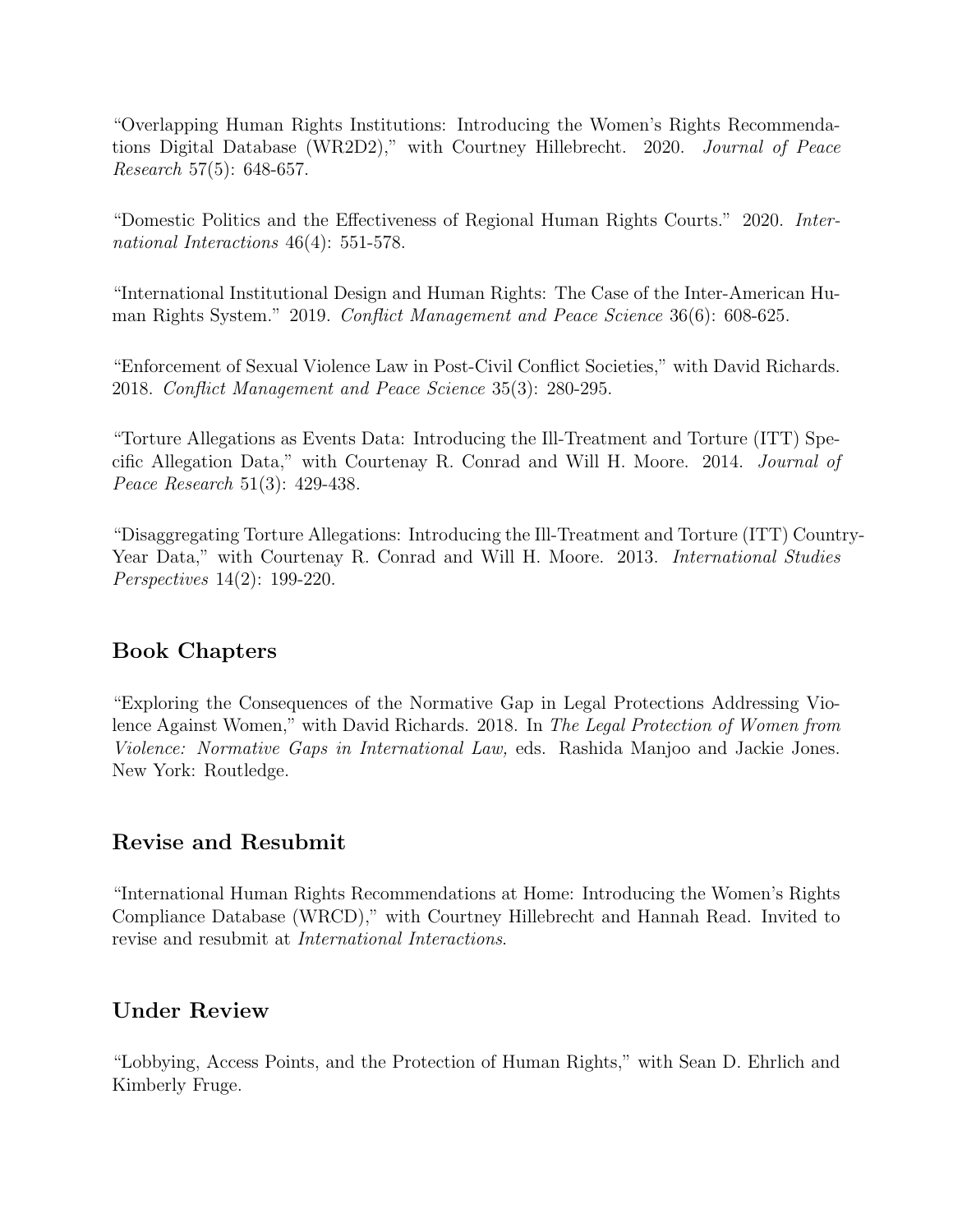#### Works in Progress

"Moving the Needle: Recommendation Precision and Compliance with Women's Rights Recommendations," with Courtney Hillebrecht.

"Damages Awarded by the Inter-American Court of Human Rights: The Role of Violation Severity, Victim Identity, and State Capacity," with Francesca Parente.

"Actions and Agents: Compliance with International Human Rights Recommendations," with Courtney Hillebrecht.

#### Book Reviews

"Review of Leslie Johns Strengthening International Courts: The Hidden Costs of Legalization." 2016. Review of International Organizations. 11(1): 151-154.

## Additional Funding

EXTRAMURAL

University of Oslo, Centre for Human Rights Research Fellow, 2013 University of Oslo, LEVE Network Travel Grant Award, 2011 Mo Ibrahim Foundation Funding for Research/Data Collection, Summer 2008

INTRAMURAL

Department of Political Science Travel Grant for ICPSR Summer Program, 2012 Center for the Study of Democratic Performance Travel Grant for ICPSR Summer Program, 2012 Congress of Graduate Students Travel Award, Florida State University, 2010, 2011 Graduate Assistantship, Florida State University, 2009-Present

Graduate Assistantship, University of Memphis, 2007-2009

#### Invited Talks and Conferences

"Moving the Needle: Recommendation Precision and Compliance with Women's Rights Recommendations (with Courtney Hillebrecht)." Prepared for the Constructing and Deconstructing International Law Conference, April 2022.

"Moving the Needle: Recommendation Precision and Compliance with Women's Rights Recommendations (with Courtney Hillebrecht)." Prepared for the Human Rights on the Edge Virtual Conference, April 2021.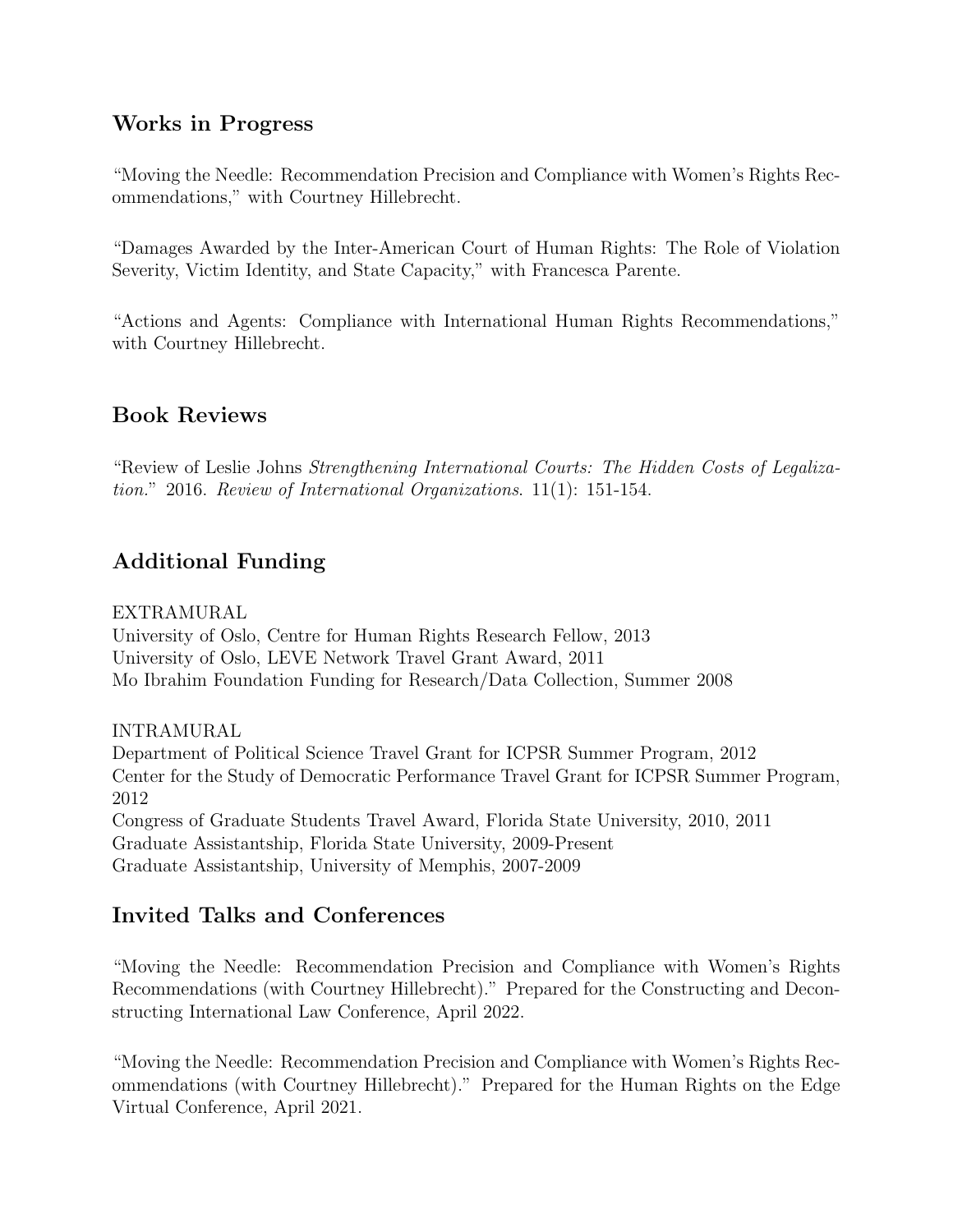"Overlapping International Human Rights Institutions: Commitment and Compliance in the International Women's Rights Regime (with Courtney Hillebrecht)." Prepared for the New Approaches to International Security and Cooperation Challenges Workshop, June 2019.

"Overlapping International Human Rights Institutions: The Case of Women's Rights in Europe." (with Courtney Hillebrecht). Prepared for the University of Georgia Women's Rights Workshop, October 2017.

"Overlapping International Human Rights Institutions: Governing Women's Rights in Europe." (with Courtney Hillebrecht). Prepared for the University of Nebraska-Lincoln Human Rights Workshop, April 2016.

"Political Institutions and Gender-Based Violence Legal Enforcement in Post-Conflict Societies." Prepared for 2015 Conference on Gender, Violence, and Coercion at Arizona State University, October 2015.

## Conference Presentations

"Who and How Many? Victim Characteristics and Damages Awarded by the Inter-American Court of Human Rights (with Francesca Parente)." Paper presentation at the Annual Meeting of the International Studies Association, March 2022, Nashville, TN.

"Moving the Needle: Recommendation Precision and Compliance with Women's Rights Recommendations (with Courtney Hillebrecht)." Paper presentation at the Annual Meeting of the International Studies Association, March 2022, Nashville, TN.

"Moving the Needle: Recommendation Precision and Compliance with Women's Rights Recommendations (with Courtney Hillebrecht)." Paper presentation at the (virtual) Annual Meeting of the International Studies Association, April 2021.

"The Provision of Positive Peace: A New Dataset on Compliance with Women's Rights Recommendations (with Courtney Hillebrecht and Hannah Read)." Paper presentation at the (virtual) Annual Meeting of the Peace Science Society, Nov. 2020.

"International Human Rights Recommendations at Home: Introducing the Women's Rights Recommendations Digital Database: Compliance (with Courtney Hillebrecht and Hannah Read)." Paper presentation at the (virtual) Annual Meeting of the American Political Science Association, Sept. 2020.

"The Inter-American Human Rights System and Government Torture." Paper presentation at the Annual Meeting of the International Studies Association, April, 2018, San Francisco, CA.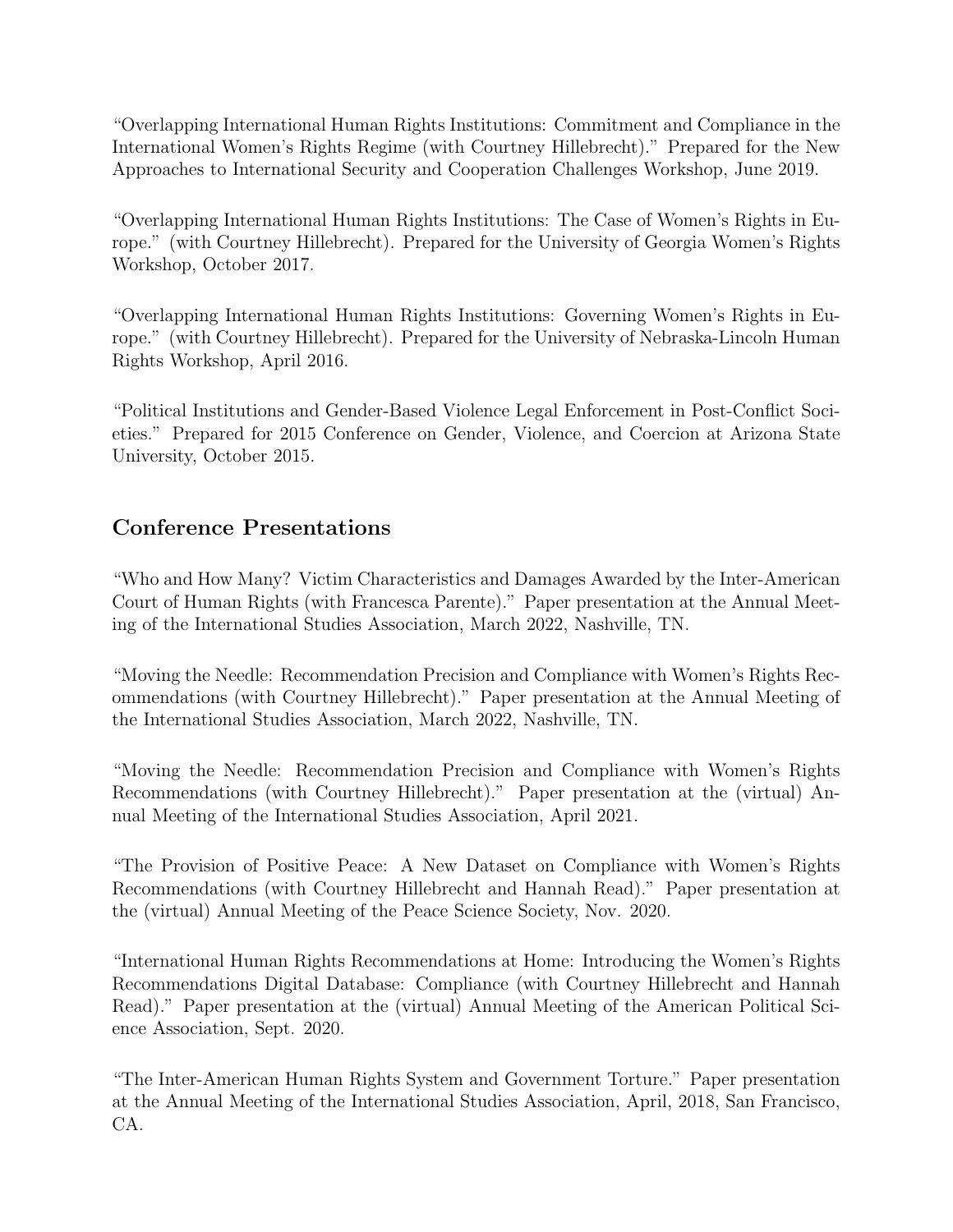"Overlapping International Human Rights Institutions: Juggling Multiple Human Rights Commitments in Europe (with Courtney Hillebrecht)." Paper presentation at the Annual Meeting of the American Political Science Association, Sept. 2017, San Francisco, CA.

"From Litigation to Rights: How National Human Rights Institutions Ensure the Effectiveness of Regional Human Rights Courts (with Ryan Welch)." Paper presentation at the Annual Meeting of the International Studies Association, Feb. 2017, Baltimore, MD.

"National Legislatures and Regional Human Rights Court Effectiveness." Paper presentation at the Annual Meeting of the International Studies Association - Midwest, Nov. 2016, St. Louis, MO.

"Overlapping International Human Rights Institutions: Juggling Multiple Human Rights Commitments in Europe (with Courtney Hillebrecht)." Poster Presentation at the Annual Meeting of the Peace Science Society, Oct. 2016, Notre Dame, IN.

"State Commitment to CEDAW and Domestic Sexual Violence Legislation (with David Richards)." Paper presentation at the 2016 Annual Meeting of the International Studies Association (Presidential Theme Panel), March 2016, Atlanta, GA.

"Overlapping International Human Rights Institutions: Juggling Multiple Human Rights Commitments in Europe (with Courtney Hillebrecht)." Paper presentation at the 2016 Annual Meeting of the International Studies Association, March 2016, Atlanta, GA.

"Introducing a New Dataset on the UN's ECOSOC INGO Network, 1947-2010 (with Patrick Scott and Christopher Reenock)." Paper presentation at the 2016 Annual Meeting of the International Studies Association, March 2016, Atlanta, GA.

"Civil Society and the Inter-American Court of Human Rights." Paper presentation at the 2015 Annual Meeting of the American Political Science Association, September 2015, San Francisco, CA.

"State Commitment to CEDAW and Domestic Gender-Based Violence Legislation (with David Richards)." Paper presentation at the 2015 Annual Meeting of the Law and Society Association, May 2015, Seattle, WA.

"Generating Executive Implementation Incentives: Civil Society and the Effectiveness of the Inter-American Court of Human Rights." Paper presentation at the 2015 Annual Meeting of the International Studies Association, February 2015, New Orleans, LA.

"Generating Executive Incentives: The Role of Domestic Judicial Power in International Human Rights Court Effectiveness." Paper presentation at the 2014 Annual Meeting of the Peace Science Society, October 2014, Philadelphia, PA.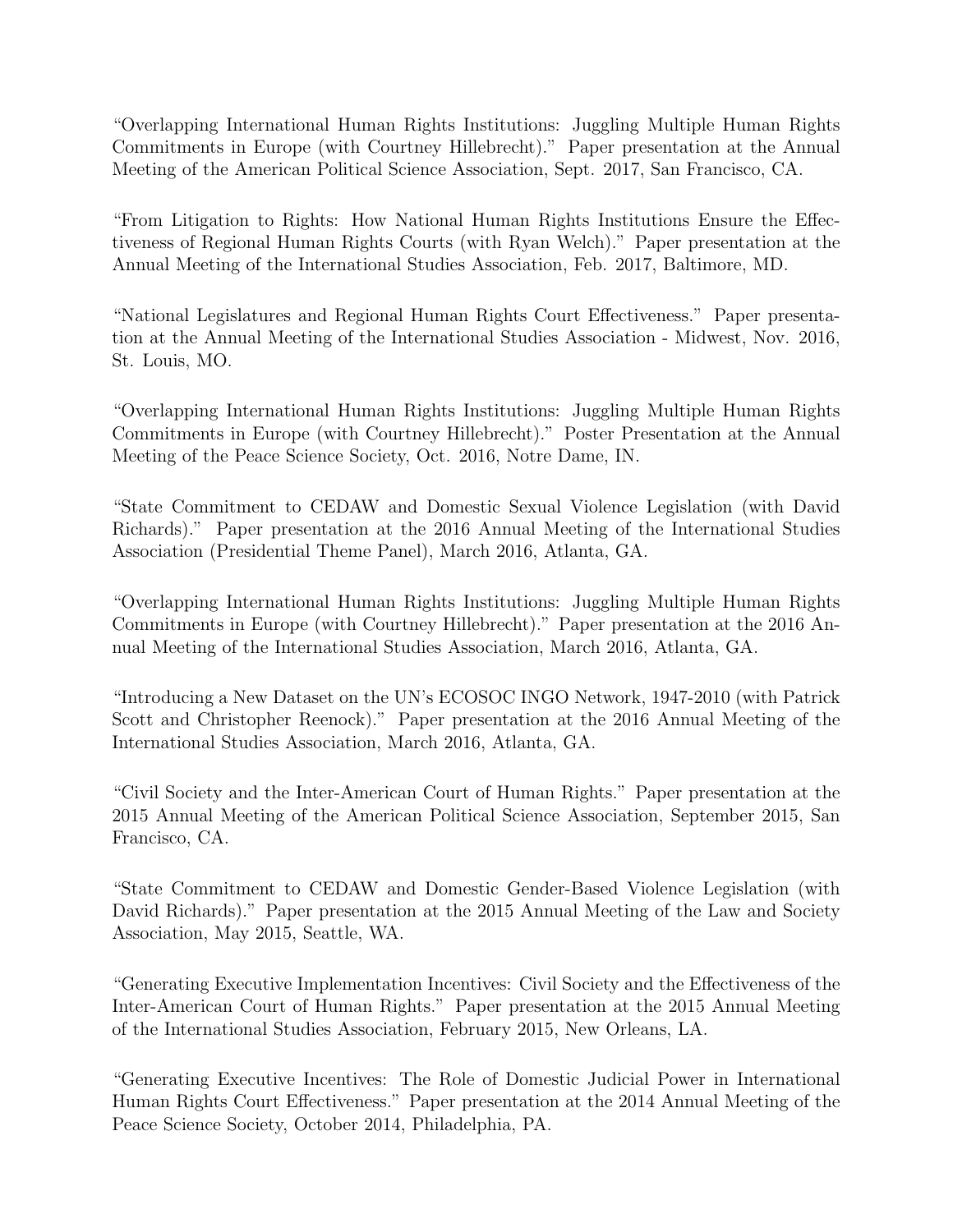"Generating Executive Incentives: The Role of Domestic Judicial Power in International Human Rights Court Effectiveness." Poster presentation at the 2014 Meeting of the Society for Political Methodology, July 2014, Athens, GA.

"Violence Against Women in the Law: A Global Analysis." Paper presentation at the University of Connecticut Human Rights Institute, April 2014, Storrs, Connecticut.

"Generating Executive Incentives: The Role of Domestic Politics in International Human Rights Court Effectiveness." Paper presentation at the 2014 Annual Meeting of the International Studies Association, March 2014, Toronto, Ontario.

"Domestic Implementation of Supranational Court Decisions: The Role of Domestic Judicial Power in Respect for Human Rights." Paper presentation at the 2013 MultiRights Summer Institute Conference, June 2013, Norwegian Centre for Human Rights, Oslo, Norway.

"Domestic Implementation of Supranational Court Decisions: The Role of Domestic Politics in Respect for Human Rights." Paper presentation at the 2013 Meeting of Journeys in World Politics, May 2013, Iowa City, Iowa.

"Human Rights and the Production of Peace: The Informational Role of NHRIs in Supranational Court Effectiveness." Poster presentation at the 2012 Meeting of the Peace Science Society (International), Oct. 2012, Savannah, GA.

"Human Rights and International Courts: Do Domestic Institutions Make International Courts Relevant?" Poster presentation at the 2011 Meeting of the Peace Science Society (International), Oct. 2011, Los Angeles, CA.

"The Evolution of Legal Guarantees Relating to Violence Against Women: A New Dataset and Global Analysis (with David Ricahrds)." Paper Presented at the 2011 Annual Meeting of the American Political Science Association, Sept. 2011, Seattle, WA.

"Comparative Legal Guarantees Relating to Violence Against Women (with David Richards)." Presented at the 2011 Second Annual Meeting of the International Network on Quantitative Methods for Human Rights and Development, June 2011, New York, NY.

"Amnesty International's Torture Allegations (with Courtenay R. Conrad and Will H. Moore)." Presented at the 2011 Annual Meeting of the International Studies Association, April 2011, Montreal, Quebec.

"The Stealth Pandemic: A 2007/2008 World Report on Violence Against Women (with David Richards and Amanda Kuppers)." Presented at the 2009 Annual Meeting of the American Political Science Association, Sept. 2009, Toronto, Ontario.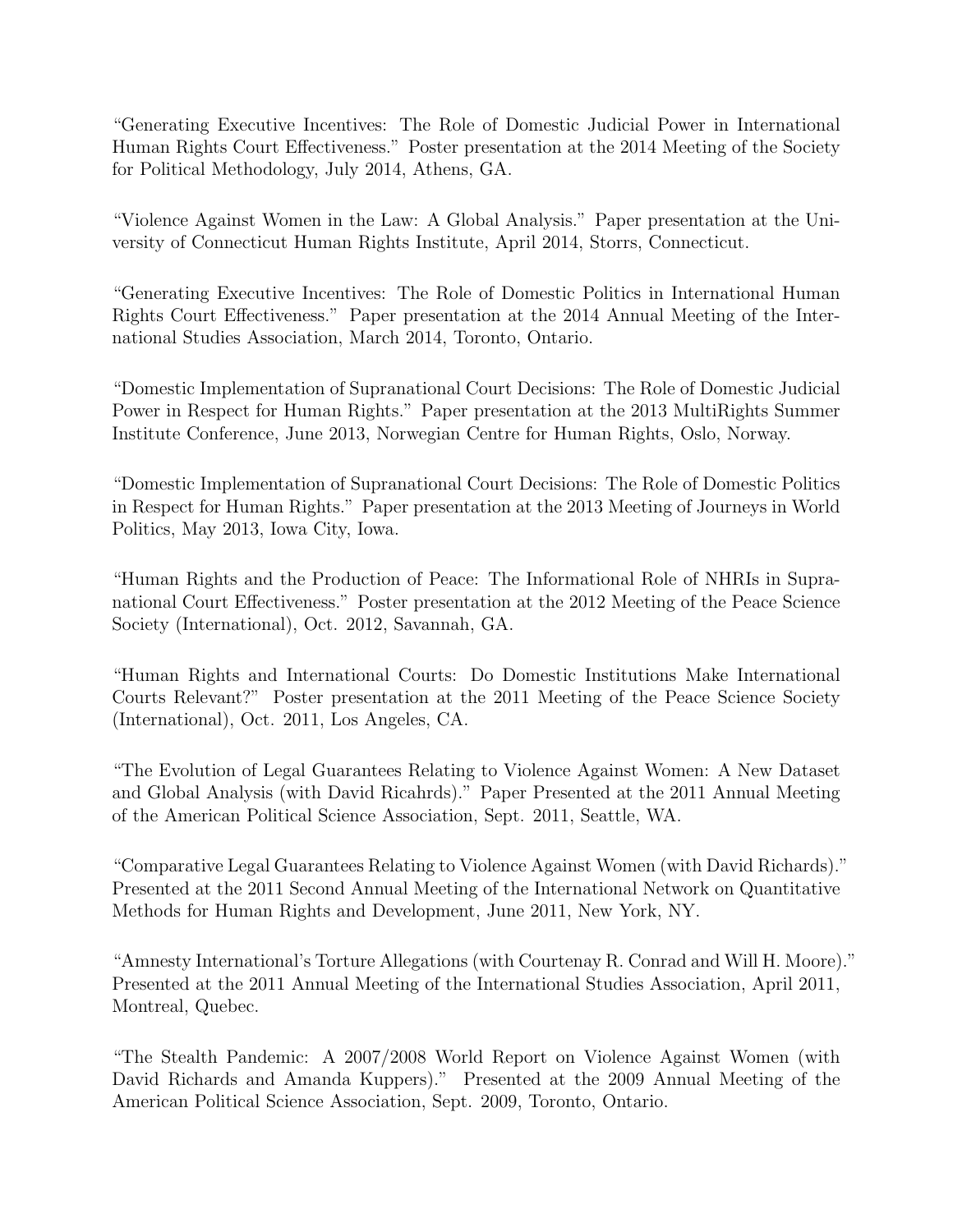### Other Conference Participation

Workshop Participant, "Scientific Study of Gender and Security." Annual Meeting of Peace Science Society, Austin, TX, Nov. 2018.

Roundtable Participant, "Prospects for the Trump Administration." Kentucky Political Science Association, Centre College, Danville, KY, Feb. 2017.

## Teaching

International Human Rights, UK, Spring 2022, 2021, 2019, 2018, 2016, Fall 2020, 2017, 2016. WashU, Fall 2014. FSU, Summer 2013, 2014, Spring 2014.

International Organization, Spring 2018, Fall 2020, 2019, 2017, 2016. FSU, Summer 2012, Fall 2013.

Dynamics of International Law, UK, Spring 2021.

Intro to International Relations, UK, Spring 2019, 2017, 2016, Fall 2015. WashU, Spring 2015. FSU, Summer 2011.

Graduate International Human Rights, UK, Spring 2022, 2017, Fall 2019, 2015.

# Service to Department, College, and University

Nonmedical IRB, Alternate Member, Spring 2022 - Present Diversity, Equity, and Inclusion (DEI) Committee Chair, Political Science Department, Spring 2022 - Present University Senate, Fall 2020 - Present International Studies Advisory Board member, Fall 2019 - Present Peace Studies Advisory Board member, Fall 2018 - Present Sigma Iota Rho Invited Speaker, "Violence Against Women and the Law," March 2019 Amnesty International Faculty Sponsor at UK, Spring 2018 - Present Graduate Program Committee, Department of Political Science, Fall 2018 - Spring 2021 International Relations Reading Group Facilitator, Spring 2017 - Spring 2021 Pi Sigma Alpha Invited Speaker, "The Future of Human Rights," April 2017 Civic Life Seminar Series Panel, Foreign Policy and National Security, Spring 2017 Boren Scholarship Review Committee, Spring 2017 Gaines Thesis Committee Chair, Gaines Center for the Humanities at UK, Fall 2016-Spring 2018 Undergraduate Program Committee, Department of Political Science, Fall 2015-Spring 2017 Undergraduate Research Supervisor; Summer 2016, Fall 2018 - Present Faculty Mentoring Program, College of Arts & Sciences, Fall 2015-Spring 2016